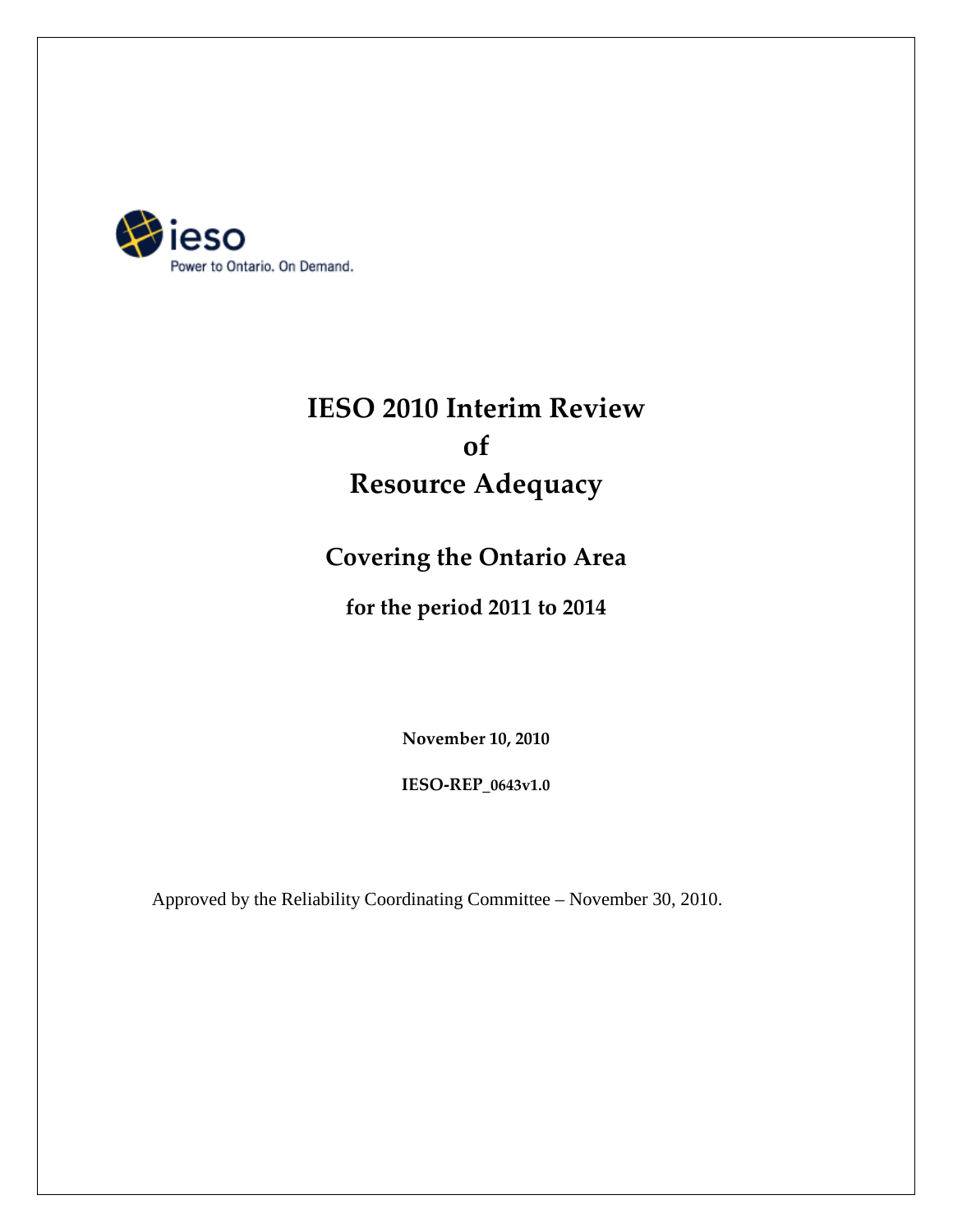This page intentionally left blank.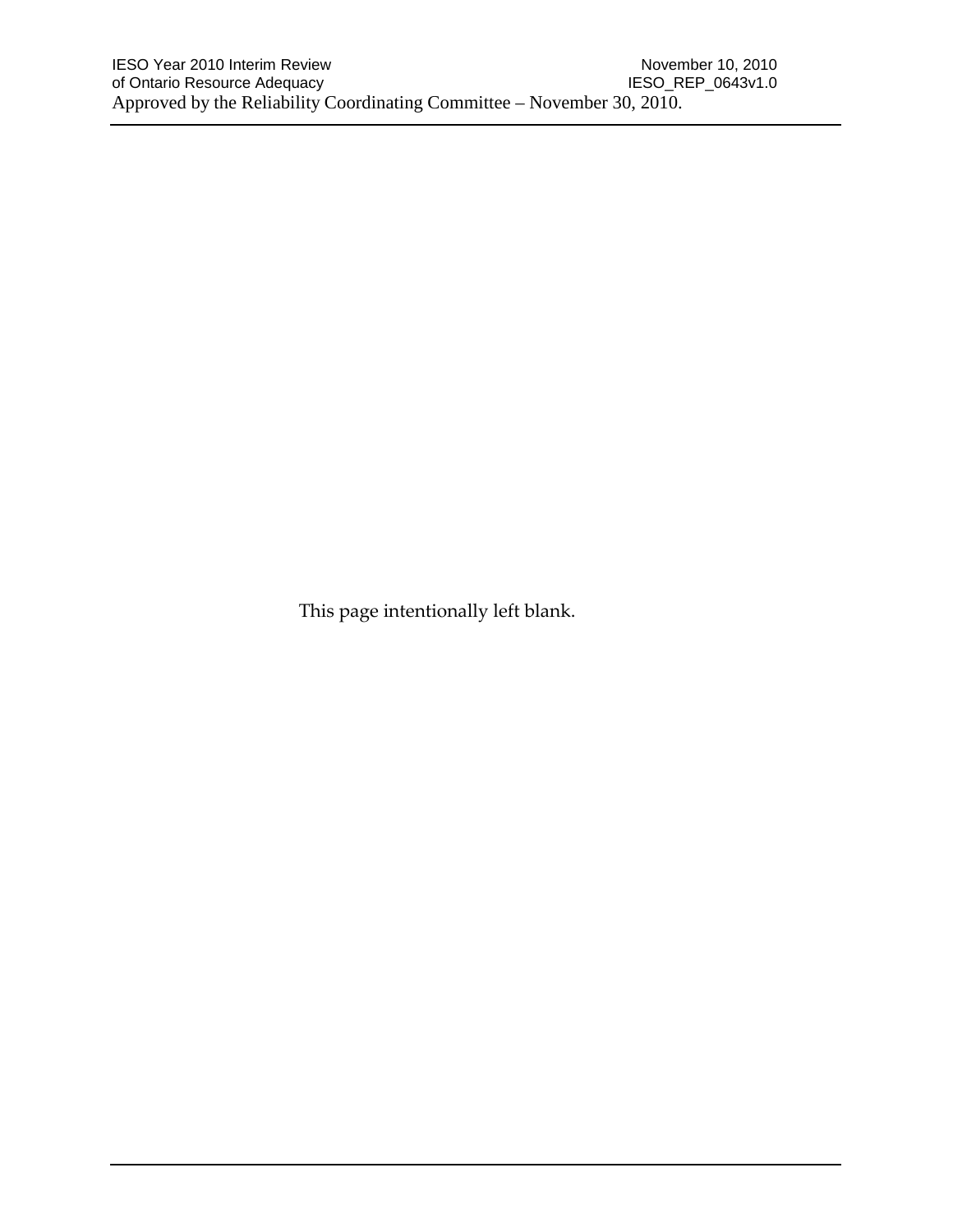# **1 EXECUTIVE SUMMARY**

The Independent Electricity System Operator (IESO) submits this assessment of resource adequacy for the Ontario Area to comply with the Reliability Assessment Program established by the Northeast Power Coordinating Council (NPCC). This 2010 Interim Review of Resource Adequacy covers the study period from 2011 through 2014, and highlights changes since last year's 2009 Comprehensive Review. The guidelines for the review are specified in Appendix D of the NPCC Regional Reliability Reference Directory #1, "*Guidelines for Area Review of Resource Adequacy"* (Original document: December 1, 2009).

This Interim Review identifies changes in assumptions from the 2009 Comprehensive Review, including changes to facilities and system conditions, generation resources availability, load forecast, electricity sector regulations, and the impact of these changes on the overall reliability of the Ontario electricity system. The assessment makes comparisons with the 2009 Comprehensive Review.

The 2010 Interim Review reports that Ontario will be able to meet the NPCC resource adequacy criterion that requires a loss of load expectation (LOLE) value of less than 0.1 days/year for all years from 2011 to 2014. Under the high demand growth scenario, emergency operating procedures (EOPs) are utilized to satisfy criterion in the 2012 forecast year. For all other forecast years under both median and high demand growth, NPCC criterion is achieved using only existing, contract committed, and government directed resources without EOPs, additional resources, or imports.

# **2 INTRODUCTION**

The information presented in this 2010 Interim Review of resource adequacy covers the forecast period from 2011 through 2014.

The previous Comprehensive Review was submitted at the September 2009 meeting of the Reliability Coordinating Committee. Comparisons between this review and the September 2009, "IESO 2009 Comprehensive Review of Ontario Resource Adequacy" review, are included in this report.

# **3 ASSUMPTION CHANGES**

# **3.1 Demand Forecast**

I

Tables 3.1 and 3.2 show comparisons between the peak demand forecasts for the 2009 Comprehensive Review and the 2010 Interim Review under median and high demand growth scenarios respectively.

Under median growth, peak demands are lower across all years resulting in a negligible change in average annual growth rate. These lower demands reflect a dampening in the economic recovery in 2010, as well as an expected increase in contribution from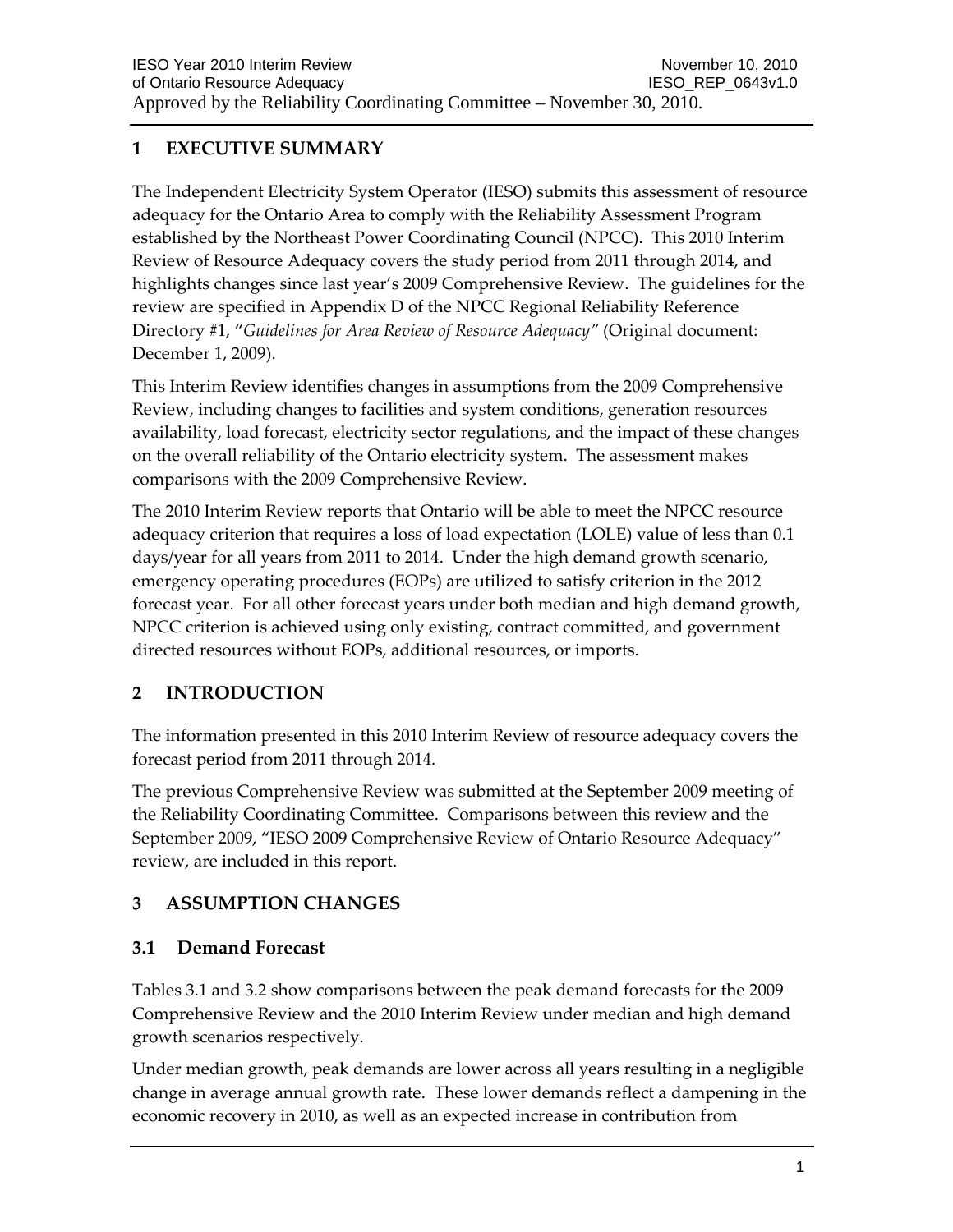embedded generation as a result of Ontario's recently implemented feed-in tariff (FIT) program (see Section 3.3).

|                 | <b>Normal Weather Annual Peak</b><br><b>Median Demand Growth [MW]</b> |                               |                   |  |
|-----------------|-----------------------------------------------------------------------|-------------------------------|-------------------|--|
| Year            | 2009 Comp.<br><b>Review</b>                                           | 2010 Interim<br><b>Reivew</b> | <b>Difference</b> |  |
| 2011            | 24,000                                                                | 23,463                        | $-537$            |  |
| 2012            | 23,541                                                                | 23,316                        | $-225$            |  |
| 2013            | 23,092                                                                | 22,823                        | $-269$            |  |
| 2014            | 22,932                                                                | 22,545                        | $-387$            |  |
| Growth Rate (%) | $-1.5%$                                                               | $-1.3%$                       | 0.2%              |  |

#### Table 3.1 Demand Forecast Comparison – Median Demand Growth

Under the high growth scenario, the softer than expected economic recovery results in a lower peak demand forecast in 2011, with a rebound in 2012.

|                 | <b>Normal Weather Annual Peak</b> |              |                   |  |
|-----------------|-----------------------------------|--------------|-------------------|--|
| Year            | <b>High Demand Growth [MW]</b>    |              |                   |  |
|                 | 2009 Comp.                        | 2010 Interim |                   |  |
|                 | <b>Review</b><br><b>Reivew</b>    |              | <b>Difference</b> |  |
| 2011            | 24,581                            | 23,784       | -797              |  |
| 2012            | 24,907                            | 25,077       | 170               |  |
| 2013            | 25,234                            | 25,061       | $-173$            |  |
| 2014            | 25,563                            | 25,179       | $-384$            |  |
| Growth Rate (%) | 1.3%                              | 1.9%         | 0.6%              |  |

#### Table 3.2 Demand Forecast Comparison – High Demand Growth

#### **3.2 Resources Forecast**

I

Tables 3.3 shows the resources forecast to be available to the Ontario system at the time of the summer peak assumed for this 2010 Interim Review and for the 2009 Comprehensive Review. This 2010 review assumes resource availability based on the latest available information regarding existing and future resources. Available resources include all existing units and projects under contract with the Ontario Power Authority (OPA), as well as units to be procured for contracts with the OPA as directed by the Ontario Ministry of Energy.

Following the publication of the 2009 Comprehensive Review, Ontario introduced a feed-in tariff (FIT) program that has resulted in a significant increase in the amount of renewable generation capacity expected to come online over the forecast timeframe and beyond. Wind and solar generation is expected to comprise the bulk of this new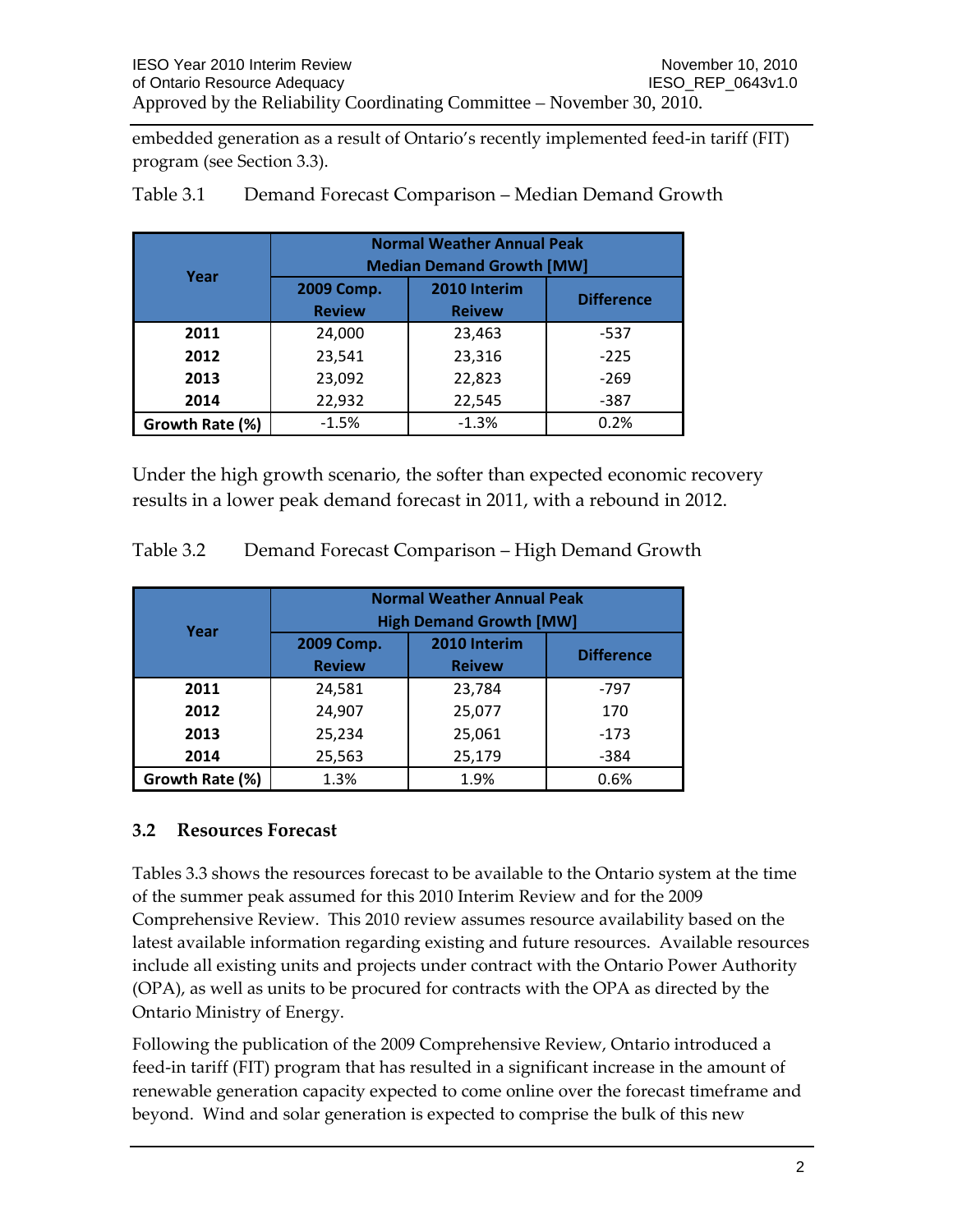renewable capacity, with significant amounts expected to connect directly to the distribution system<sup>1</sup>. The available capacity at summer peak for wind and solar generation is considerably lower than conventional thermal generation<sup>2</sup>. Demand-side management assumptions have been revised, with approximately 300-1,000 MW shifting from the committed capacity to the planned capacity category over the forecast timeframe, and therefore not part of the available resources in Table 3.3.

In October 2010, four coal-fired generators representing 2,000 MW of generating capacity were shutdown. Coal-fired generation is scheduled to cease production by the end of 2014.

|      | Available Resources [MW] at Time of Summer Peak (July) |                                         |                   |  |
|------|--------------------------------------------------------|-----------------------------------------|-------------------|--|
| Year |                                                        | 2009 Comp. Review   2010 Interim Review | <b>Difference</b> |  |
| 2011 | 32194                                                  | 30288                                   | $-1906$           |  |
| 2012 | 31243                                                  | 31146                                   | $-97$             |  |
| 2013 | 32316                                                  | 31446                                   | $-870$            |  |
| 2014 | 32739                                                  | 31317                                   | $-1422$           |  |

#### Table 3.3 Comparison of Available Resource Forecasts

# **3.3 Ontario Electricity Sector Changes**

In September 2009 the provincial government passed the Green Energy and Green Economy Act (GEGEA) providing a comprehensive framework for developing renewable energy generation. This framework includes a feed-in tariff (FIT) program and provisions that will facilitate the implementation of the necessary transmission and distribution infrastructure to support those renewable projects.

Assumptions related to amounts and types of renewable resources used in the Interim Review are from the Ontario Power Authority (OPA). The OPA is the electricity system planner for the province of Ontario.

# **3.4 Transfer Capabilities**

I

 $\overline{a}$ 

As mentioned in the Comprehensive Review of 2009, the new interconnection between Ontario and Hydro Québec went into commercial operation in July 2009. This project consisted of a 230 kV double circuit line between Ontario and Québec with back-to-back

 $1$  Generation connected directly to the distribution system (also called embedded generation) is treated as a decrement to demand, and therefore not included in the Available Resources table. For 2014, approximately 2,500 MW of embedded generation with an available capacity of 900 MW at the time of summer peak is assumed to be in service.

<sup>&</sup>lt;sup>2</sup> The expected capacity contribution at summer peak for wind resources is 12.6% of installed capacity. For solar resources, the expected summer peak capacity contribution is 40% of installed capacity.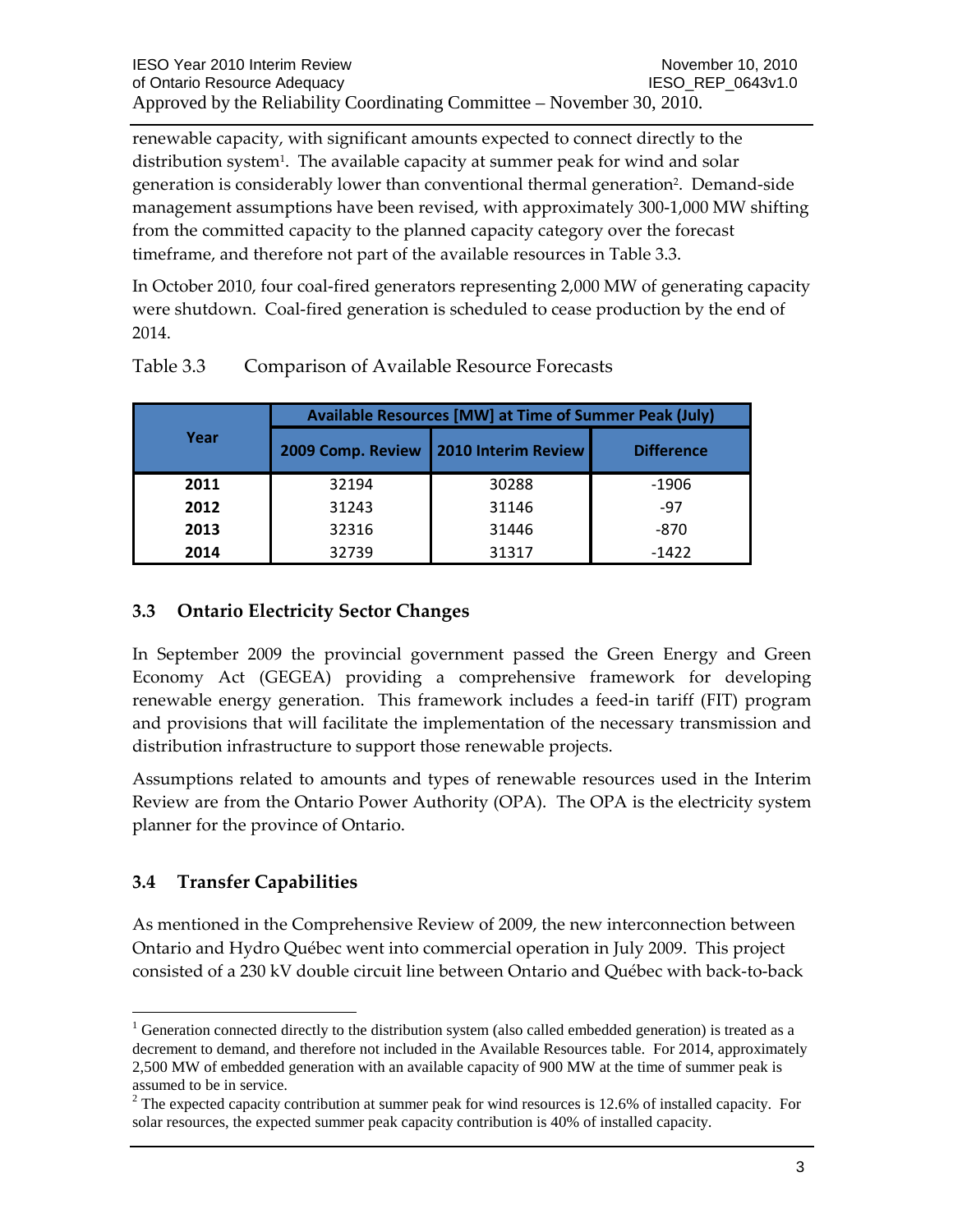HVdc converters at the Outaouais substation in Québec. With the transmission reinforcements in Québec completed in June 2010 as planned, this new tie increased the coincident export/import capability out of/into Ontario by 1,250 MW.

Also described in the Comprehensive Review, the construction of a new 176 km (110 mile) 500 kV double-circuit line from the Bruce Power complex to Milton Switching Station (SS) is in progress, with completion expected in December 2012. This new line is required to accommodate the output of all eight generating units at the Bruce complex together with approximately 500 MW of existing wind- generating capacity, as well as a further 1,200 MW of new renewable generating capacity that is forecasted for development within the area.

# **3.5 Fuel Supply Diversity**

A diverse generation mix is critical for resource adequacy and market efficiency, through the provision of dispatch flexibility, reduced vulnerability to fuel supply contingencies and fuel price fluctuations.

With the addition of almost 3,000 MW of gas-fired generation since 2009, the volume of gas consumed for electricity generation in Ontario is increasing. Ontario is well situated with respect to natural gas transmission and storage. Based on the input received from stakeholders, the IESO does not have any concern to meet the additional gas supply requirements.

# **3.6 Emergency Operating Procedures**

In May 2010, the IESO discontinued the Emergency Load Reduction Program (ELRP) and the Emergency Demand Response Program (EDRP) representing a combined 288 MW of emergency operating procedure (EOP) capacity. The cancellation of these programs came as a result of other reliability enhancements such as the implementation of the Day Ahead Commitment Process (DACP) and implementation of OPA demand response programs. Some capacity from the ELRP and EDRP have already signed onto the OPA demand response programs, with more expected to do so in the future.

# **4 RESOURCE ADEQUACY ASSESSMENT**

I

This assessment is based on engineering judgment, IESO assessments and NPCC joint interconnected studies.

This 2010 Interim Review indicates that, for the future years in the study period horizon (2011 to 2014), there is a lower forecast of demands and there are fewer resources available at the time of summer peak compared to the 2009 Comprehensive Review. MARS runs were completed based on the latest demand forecast, and latest forecast of available resources. Table 4.1 provides a summary of the LOLE results from these MARS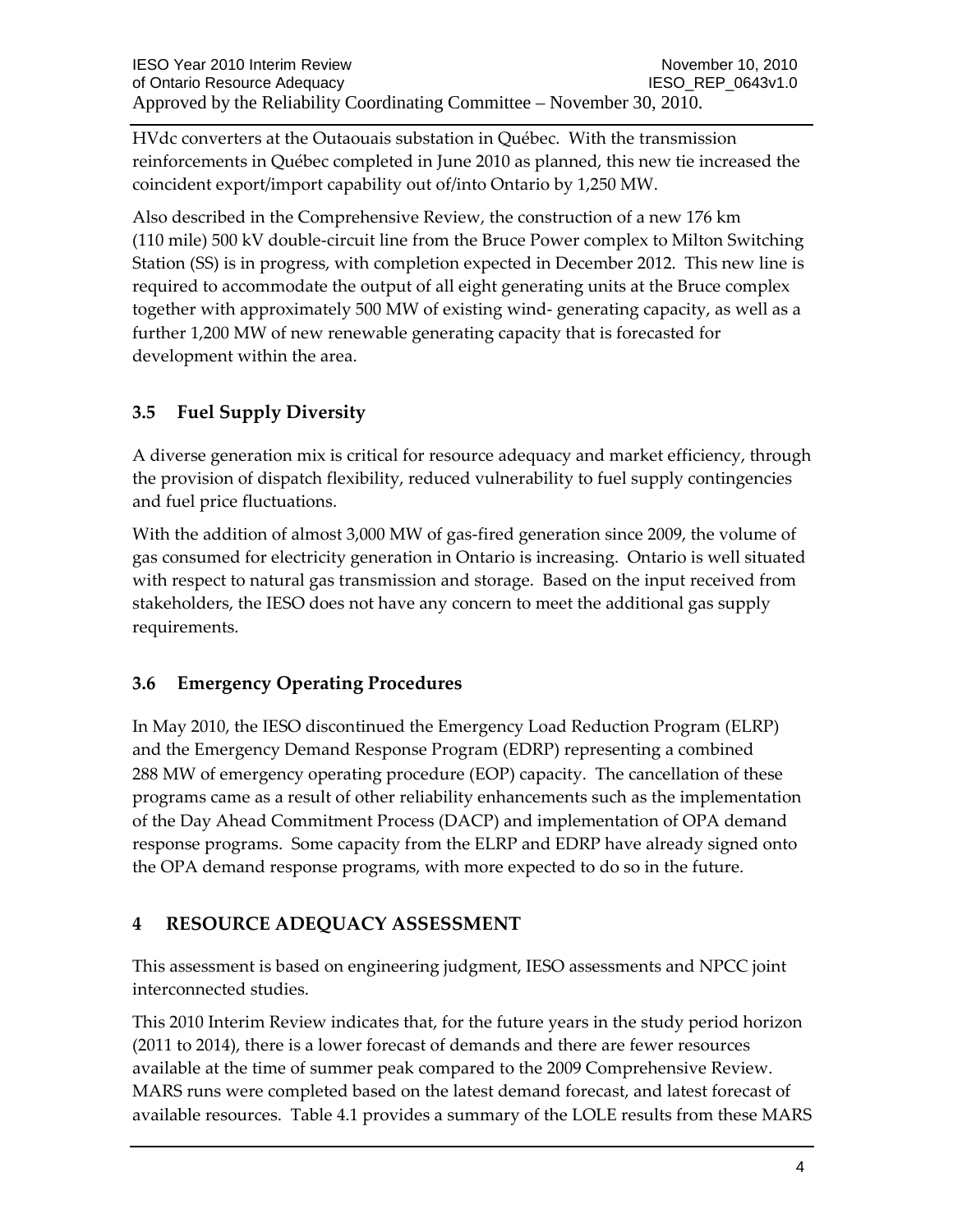runs for three different scenarios.

I

| Scenario | <b>Demand</b><br><b>EOPS</b> | <b>Additional</b> | LOLE [days/year]      |                          |       |       |                          |
|----------|------------------------------|-------------------|-----------------------|--------------------------|-------|-------|--------------------------|
|          | Growth                       |                   | <b>Resources [MW]</b> | 2011                     | 2012  | 2013  | 2014                     |
| 1        | Median                       | no                |                       | 0.029                    | 0.006 | 0.000 | 0.000                    |
|          | High                         | no                |                       | 0.058                    | 0.125 | 0.022 | 0.041                    |
|          | High                         | ves               |                       | $\overline{\phantom{a}}$ | 0.021 | ۰     | $\overline{\phantom{0}}$ |

## Table 4.1 LOLE Results from MARS Runs

Scenario 1 reflects median demand growth, available resources, and no emergency operating procedures (EOPs). Under this scenario, the NPCC resource adequacy criterion of 0.1 days per year LOLE is met in all years.

Scenarios 2 and 3 reflect the conditions required to meet NPCC criterion under the high demand growth scenario. Table 4.1 shows that NPCC criterion is met under available resource conditions in 2011, 2013 and 2014, and that EOPs are required to meet NPCC criterion for 2012.

These results demonstrate that Ontario is expected to be compliant with the target LOLE of 0.1 days per year over the next four years.

# **4.1 Alleviating Factors and Contingency Mechanisms**

There are several study assumptions which may change in such a way that reserve levels in Ontario could be higher than presented in this 2010 Interim Review, including the amount of conservation or the amount of demand response, the amount of imports and the amount of generation that may be on planned outage.

The IESO will maintain grid reliability while facilitating an orderly reduction in emissions from coal-fired generators.

Every quarter, looking out nine months into the future, the IESO assesses the integrated generator and transmission outage plans of market participants. Periods where outages result in inadequate resource levels are identified to generators and transmitters. If market participants fail to proactively reschedule outages to mitigate concerns, the IESO may reject outages in the near-term to ensure sufficient capacity is available to meet nondispatchable demand.

The relief that can be expected from this measure can range from 0 MW to over 2,000 MW or more. Deviations from initial generator outage plans through outage rescheduling and rejection are not always desirable. This could stretch the ability of generator owners/operators to accommodate larger amounts of outages over shorter time periods and may increase forced outage occurrences. Operational experience so far indicates generator owners are usually able to adapt their outage plans.